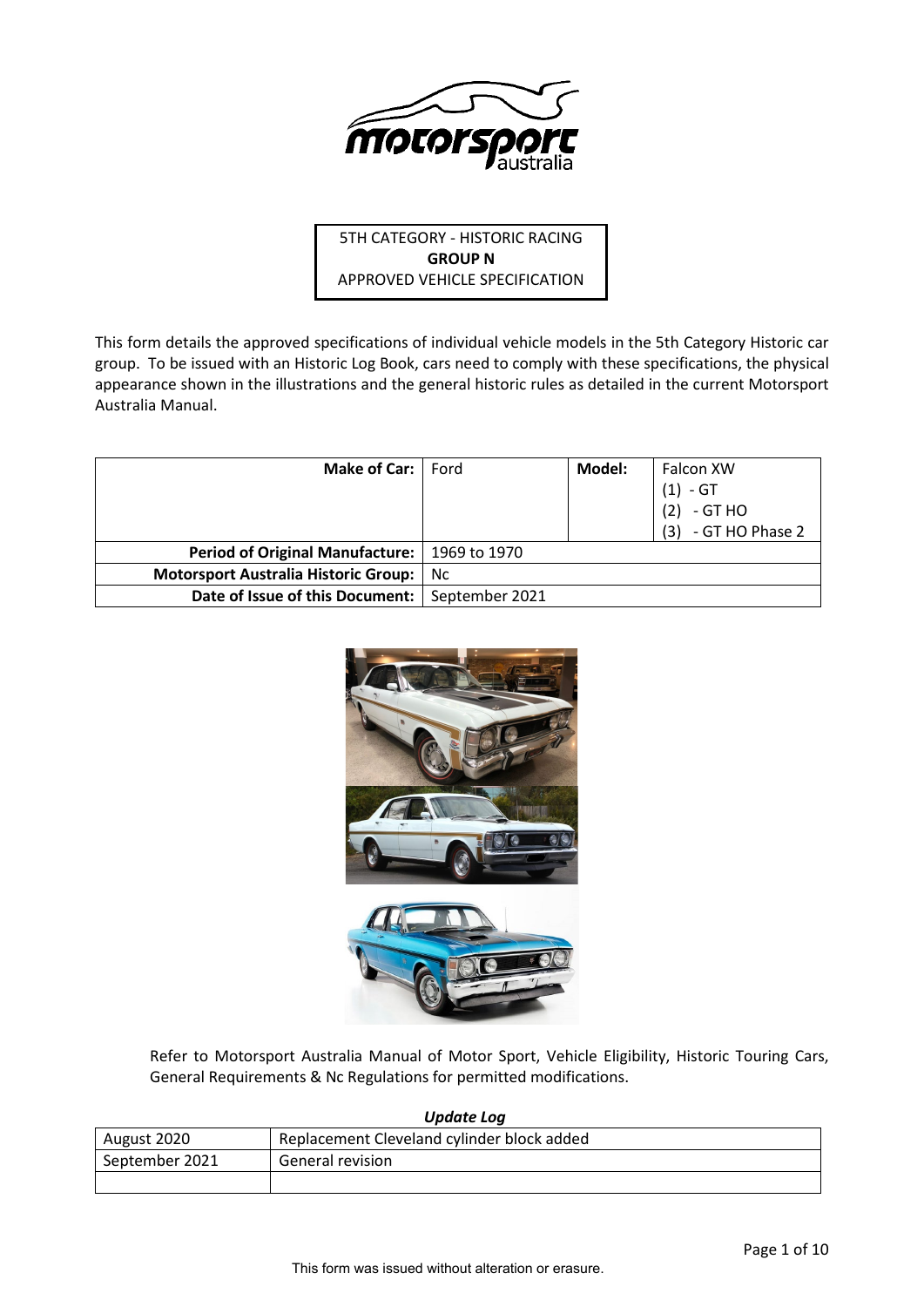# *1.1. CHASSIS*

| <b>Description:</b>             | Uni-body four door sedan                                                    |
|---------------------------------|-----------------------------------------------------------------------------|
| <b>Period of Manufacture:</b>   | 1970 - 1971                                                                 |
| <b>Manufacturer:</b>            | <b>Ford Motor Company</b>                                                   |
| <b>Chassis Number From:</b>     | JG33XXXXXXX                                                                 |
| <b>Chassis Number location:</b> | Radiator support panel, front upper left & Id plate on the radiator support |
|                                 | panel in 1969                                                               |
| <b>Material:</b>                | Steel                                                                       |
| <b>Comments</b>                 | None                                                                        |

### *1.2. FRONT SUSPENSION*

| <b>Description:</b>           | Independent - upper wishbone, lower control arm & castor rod |         |                         |     |  |
|-------------------------------|--------------------------------------------------------------|---------|-------------------------|-----|--|
| <b>Spring Medium:</b>         | Coil                                                         |         |                         |     |  |
| Damper Type:                  | Telescopic                                                   |         | Adjustable:             | No. |  |
| Anti-sway bar:                | Fitted                                                       |         | Adjustable:             | No. |  |
| <b>Suspension adjustable:</b> | Yes                                                          | Method: | Caster, camber and toe. |     |  |
| <b>Comments:</b>              | Refer to Appendix A                                          |         |                         |     |  |

### *1.3. REAR SUSPENSION*

| <b>Description:</b>           | Live rear axle                |         |             |     |  |
|-------------------------------|-------------------------------|---------|-------------|-----|--|
| <b>Spring Medium:</b>         | Semi-elliptical leaf          |         |             |     |  |
| Damper Type:                  | Adjustable:<br>Telescopic     |         |             | No. |  |
| Anti-sway bar:                | Yes - only HO Series 1 and 2. |         | Adjustable: | N/A |  |
| <b>Suspension adjustable:</b> | No                            | Method: | N/A         |     |  |
| Comments:                     | None                          |         |             |     |  |

# *1.4. STEERING*

| Type:           | Recirculating ball                                                       | Make: | Ford |  |  |
|-----------------|--------------------------------------------------------------------------|-------|------|--|--|
| <b>Comments</b> | Recirculating ball 20:1 ratio                                            |       |      |  |  |
|                 | Power steering - RAM assist - 16:1 ratio.                                |       |      |  |  |
|                 | Original non collapsible column may be replaced with collapsible column  |       |      |  |  |
|                 | from the later XY Falcon which retains original appearance and indicator |       |      |  |  |
|                 | switch location.                                                         |       |      |  |  |

# *1.5. BRAKES*

|                               | Front            | Rear                      |
|-------------------------------|------------------|---------------------------|
| Type:                         | <b>Disc</b>      | Drum                      |
| <b>Dimensions:</b>            | 286 mm x 23.9 mm | 254 mm x 63.5 mm diameter |
| <b>Material of drum/disc:</b> | Cast iron        | Cast iron                 |
| No. cylinders/pots per wheel: | One              | <b>One</b>                |
| <b>Actuation:</b>             | Hydraulic        | Hydraulic                 |
| <b>Caliper make:</b>          | <b>PBR</b>       |                           |
|                               | Ford two piston  |                           |
| <b>Caliper type:</b>          | Cast iron        |                           |
| <b>Material:</b>              | Floating         |                           |
| <b>Master cylinder make:</b>  | <b>PBR</b>       |                           |
| Type:                         | No.              |                           |
| <b>Adjustable bias:</b>       | Yes              |                           |
| <b>Servo Fitted:</b>          | None             |                           |
| Comments:                     | Cast iron        |                           |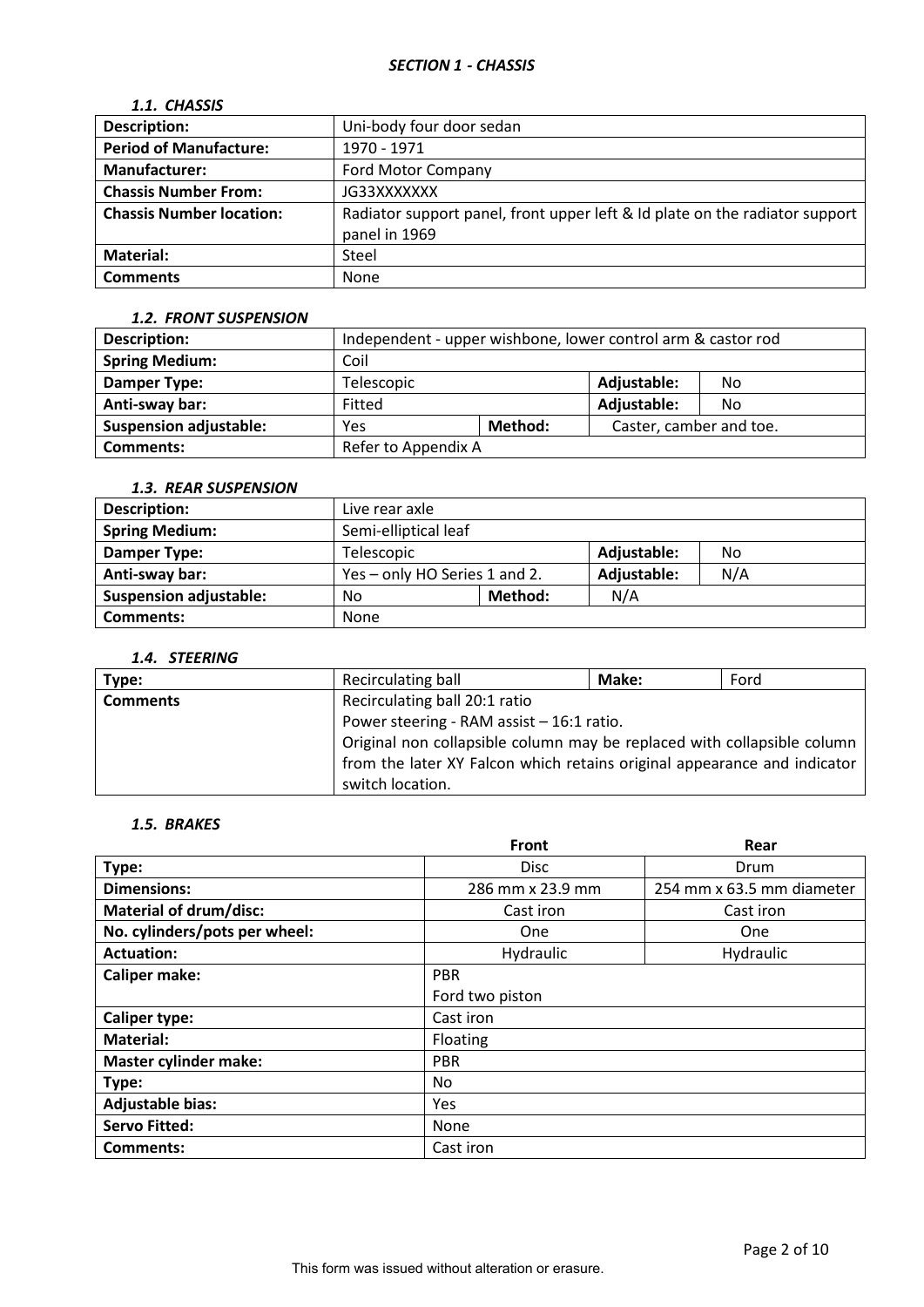# *2.1. ENGINE*

| Series $1 - GT$                 |                                                                        |                                                                                                                                                                                           |            |  |  |
|---------------------------------|------------------------------------------------------------------------|-------------------------------------------------------------------------------------------------------------------------------------------------------------------------------------------|------------|--|--|
| Make:                           | Ford                                                                   |                                                                                                                                                                                           |            |  |  |
| Model:                          | Windsor 351                                                            |                                                                                                                                                                                           |            |  |  |
| No. cylinders:                  | Eight                                                                  | <b>Configuration:</b>                                                                                                                                                                     | <b>Vee</b> |  |  |
| <b>Cylinder Block-material:</b> | Cast iron                                                              | <b>Two/Four Stroke:</b>                                                                                                                                                                   | Four       |  |  |
| <b>Bore - Original:</b>         | 101.6 mm                                                               | Max allowed:                                                                                                                                                                              | 103.1 mm   |  |  |
| Stroke - original:              | 89.0 mm                                                                | Max allowed:                                                                                                                                                                              | 89.0 mm    |  |  |
| <b>Capacity - original:</b>     | <b>Max allowed:</b><br>5766 mm<br>5937 mm                              |                                                                                                                                                                                           |            |  |  |
| <b>Identifying marks:</b>       | Windsor C90E - 6015B, on lower right-hand side of block, observed from |                                                                                                                                                                                           |            |  |  |
|                                 | below. Located low on right side of block - most easily sighted from   |                                                                                                                                                                                           |            |  |  |
|                                 | below car on stands.                                                   |                                                                                                                                                                                           |            |  |  |
| <b>Cooling method:</b>          | Liquid                                                                 |                                                                                                                                                                                           |            |  |  |
| <b>Comments:</b>                | See Appendix A.                                                        | Ford replacement block for the Windsor engine, part number M-<br>6010BOSS35195 is approved for use, in conjunction with MSD Soft Touch<br>rev Limiter Part no 8728 with a 7500 RPM limit. |            |  |  |

| Series 2 and 3 - GT HO and GT HO Phase 2 |                                                                           |                         |          |  |  |
|------------------------------------------|---------------------------------------------------------------------------|-------------------------|----------|--|--|
| Make:                                    | Ford                                                                      |                         |          |  |  |
| Model:                                   | Cleveland 351                                                             |                         |          |  |  |
| No. cylinders:                           | Eight                                                                     | <b>Configuration:</b>   | Vee      |  |  |
| <b>Cylinder Block-material:</b>          | Cast iron                                                                 | <b>Two/Four Stroke:</b> | Four     |  |  |
| <b>Bore - Original:</b>                  | 101.6 mm                                                                  | Max allowed:            | 103.1 mm |  |  |
| Stroke - original:                       | 89.0 mm                                                                   | Max allowed:            | 89.0 mm  |  |  |
| Capacity - original:                     | Max allowed:<br>5766 mm<br>5937 mm                                        |                         |          |  |  |
| <b>Identifying marks:</b>                | Cleveland DOAE-6015-J or G on lower right-hand side of block, observer    |                         |          |  |  |
|                                          | from below. Located low on right side of block – most easily sighted from |                         |          |  |  |
|                                          | below car on stands.                                                      |                         |          |  |  |
| <b>Cooling method:</b>                   | Liquid                                                                    |                         |          |  |  |
| Comments:                                | GTHO changed from Windsor to Cleveland Feb - March 1970                   |                         |          |  |  |
|                                          | For Replacement Block see Appendix A.                                     |                         |          |  |  |
|                                          | ARROW Ford 351 Cleveland Small Block engine block is approved for use,    |                         |          |  |  |
|                                          | in conjunction with MSD Soft Touch rev Limiter Part no 8728 with a 7500   |                         |          |  |  |
|                                          | RPM limit.                                                                |                         |          |  |  |
|                                          | See Appendix A.                                                           |                         |          |  |  |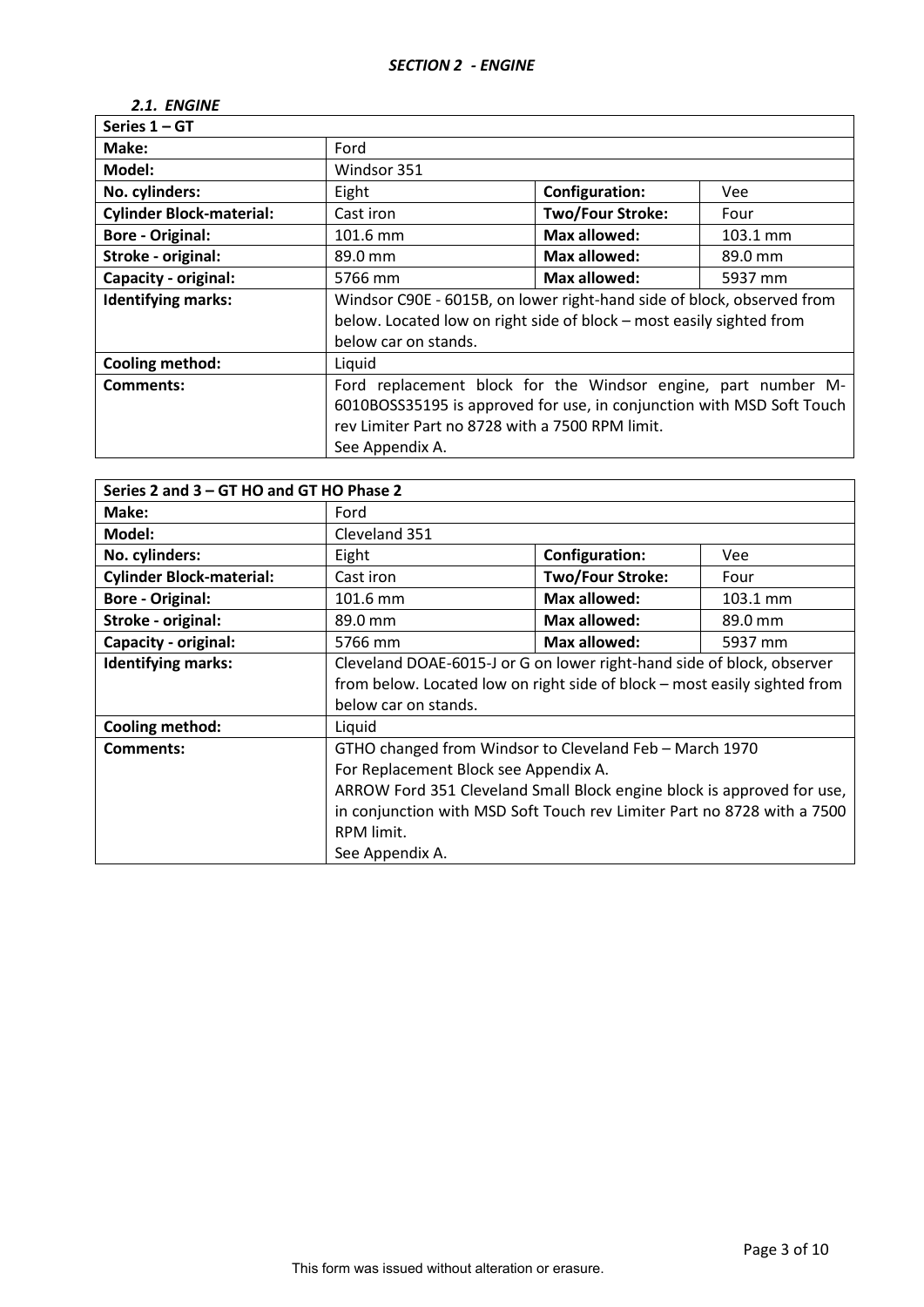# *2.2. CYLINDER HEAD*

| Make:                     | Ford                                                                                                                                                                                               |           |                                             |          |       |
|---------------------------|----------------------------------------------------------------------------------------------------------------------------------------------------------------------------------------------------|-----------|---------------------------------------------|----------|-------|
| Model:                    | Windsor                                                                                                                                                                                            |           |                                             |          |       |
| No. of valves/cylinder:   | Two                                                                                                                                                                                                | Inlet:    | One                                         | Exhaust: | One   |
| No. of ports total:       | Eight                                                                                                                                                                                              | Inlet:    | Four                                        | Exhaust: | Four  |
| No. of camshafts:         | One                                                                                                                                                                                                | Location: | <b>Block</b>                                | Drive:   | Chain |
| Valve actuation:          | Pushrod and rocker                                                                                                                                                                                 |           |                                             |          |       |
| Spark plugs/cylinder:     | One                                                                                                                                                                                                |           |                                             |          |       |
| <b>Identifying marks:</b> | Located on unmachined area adjacent to the head gasket surface (visible<br>only with head removed).<br>Windsor has "351" and "WF" on top surface of the head visible with rocker<br>cover removed. |           |                                             |          |       |
| Comments:                 |                                                                                                                                                                                                    |           | For Replacement Windsor head see Appendix A |          |       |

| Make:                     | Ford                                                                    |           |              |          |       |
|---------------------------|-------------------------------------------------------------------------|-----------|--------------|----------|-------|
| Model:                    | Cleveland 351                                                           |           |              |          |       |
| No. of valves/cylinder:   | Two                                                                     | Inlet:    | One          | Exhaust: | One   |
| No. of ports total:       | Eight                                                                   | Inlet:    | Four         | Exhaust: | Four  |
| No. of camshafts:         | One                                                                     | Location: | <b>Block</b> | Drive:   | Chain |
| <b>Valve actuation:</b>   | Pushrod and rocker                                                      |           |              |          |       |
| Spark plugs/cylinder:     | One                                                                     |           |              |          |       |
| <b>Identifying marks:</b> | DOAE 6090 H or R                                                        |           |              |          |       |
|                           | Located on unmachined area adjacent to the head gasket surface (visible |           |              |          |       |
|                           | only with head removed).                                                |           |              |          |       |
| Comments:                 | None                                                                    |           |              |          |       |

#### *2.3. LUBRICATION*

| Method:              | Wet sump             | <b>Oil tank location:</b> | N/A |  |
|----------------------|----------------------|---------------------------|-----|--|
| Dry sump pump type:  | N/A                  | Location:                 | N/A |  |
| Oil cooler standard: | No                   | Location:                 | N/A |  |
| Comments:            | Oil cooler permitted |                           |     |  |

#### *2.4. IGNITION SYSTEM*

| Type:           | Points, coil & distributor                |
|-----------------|-------------------------------------------|
| Make:           | Autolite                                  |
| <b>Comments</b> | Breakerless electronic ignition permitted |

# *2.5. FUEL SYSTEM*

| <b>Carburettor Make:</b>                  |         |          |               |         |         |
|-------------------------------------------|---------|----------|---------------|---------|---------|
| Series 1 - GT:                            |         | Autolite | <b>Model:</b> |         | 4300-4V |
| Series 2 and 3 - GT HO and GT HO Phase 2: | Holley  | Model:   |               | 4150-4V |         |
| <b>Carburettor Number:</b>                | One     |          |               |         |         |
| Size:                                     | Various |          |               |         |         |
| <b>Fuel injection Make:</b>               | N/A     | Type:    |               | N/A     |         |
| Supercharged:                             | No      | Type:    |               | N/A     |         |
| Comments:                                 | None    |          |               |         |         |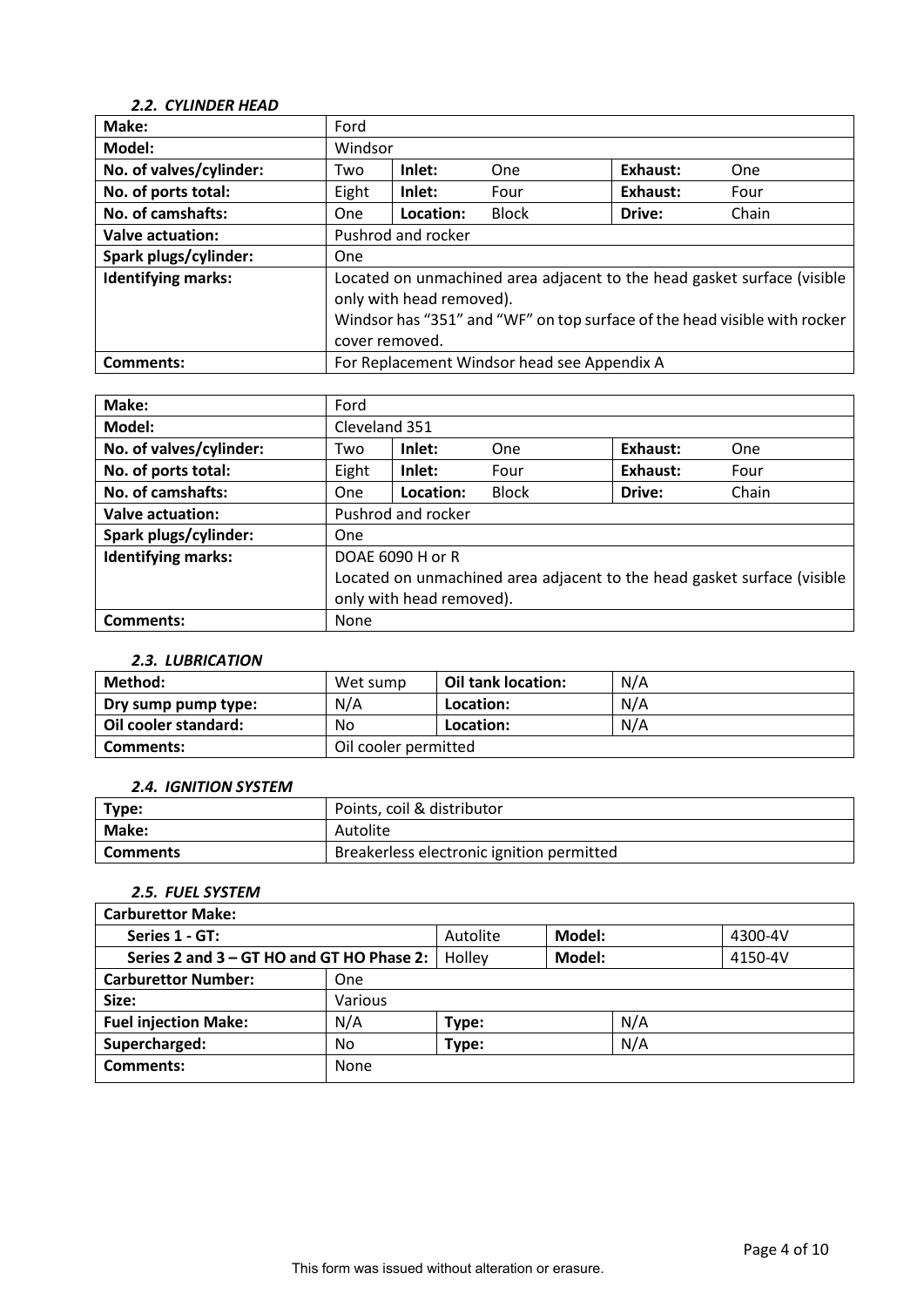#### *SECTION 3 - TRANSMISSION*

#### *3.1. CLUTCH*

| Make:                 | Ford      |
|-----------------------|-----------|
| Type:                 | Diaphragm |
| Diameter:             | 241.5 mm  |
| <b>No. of Plates:</b> | Two       |
| <b>Actuation:</b>     | Hydraulic |
| <b>Comments:</b>      | None      |

### *3.2. TRANSMISSION*

| Type:                                | Synchromesh                                                        |
|--------------------------------------|--------------------------------------------------------------------|
| Make:                                | Ford Top loader                                                    |
| <b>Gearbox location:</b>             | Behind engine                                                      |
| No. forward speeds:                  | Four                                                               |
| <b>Gearchange type and location:</b> | Remote lever floor                                                 |
| Case material:                       | Cast iron                                                          |
| <b>Identifying marks:</b>            | N/A                                                                |
| Comments:                            | Series 1 - GT uses 28 spline shaft.                                |
|                                      | Series 2 and 3 (GT HO and GT HO Phase 2) use longer (by 105 mm) 31 |
|                                      | spline output shaft.                                               |

### *3.3. FINAL DRIVE*

| Make:                     | Ford                                                          | Model: | 9 inch |
|---------------------------|---------------------------------------------------------------|--------|--------|
| Type:                     | Live axle                                                     |        |        |
| <b>Ratios:</b>            | 3.00:1, 3.25:1, 3.5:1                                         |        |        |
| <b>Differential type:</b> | The correct assembly must be used according to the model car. |        |        |
|                           | Series 1 - GT - Traction Lok                                  |        |        |
|                           | Series 2 and 3 (GT HO and GT HO Phase 2) - Detroit locker     |        |        |
| Comments:                 | <b>None</b>                                                   |        |        |

## *3.4. TRANSMISSION SHAFTS (EXPOSED)*

| Number:      | One                                 |
|--------------|-------------------------------------|
| Location:    | Gearbox to final drive              |
| Description: | Open tailshaft with twin uni joints |
| Comments:    | Steel                               |

### *3.5. WHEELS & TYRES*

| <b>Wheel type - Original:</b>  | Pressed disc                           | <b>Material - Original:</b> |             | Steel             |
|--------------------------------|----------------------------------------|-----------------------------|-------------|-------------------|
| Wheel type - Allowed:          | Cast                                   | <b>Material - Allowed:</b>  |             | Alloy             |
| <b>Fixture method:</b>         | <b>Studs</b>                           | No. studs:                  |             | Five              |
| Wheel dia. & rim width         | <b>FRONT</b>                           |                             | <b>REAR</b> |                   |
| Original:                      | $6'' \times 14''$<br>$6'' \times 14''$ |                             |             |                   |
| <b>Allowed</b>                 | $8'' \times 15''$                      |                             |             | $8'' \times 15''$ |
| <b>Tyre Section:</b>           |                                        |                             |             |                   |
| Allowed:                       | Refer approved tyre list.              |                             |             |                   |
| <b>Aspect ratio - minimum:</b> | 60% minimum aspect ratio               |                             |             |                   |
| <b>Comments:</b>               | None                                   |                             |             |                   |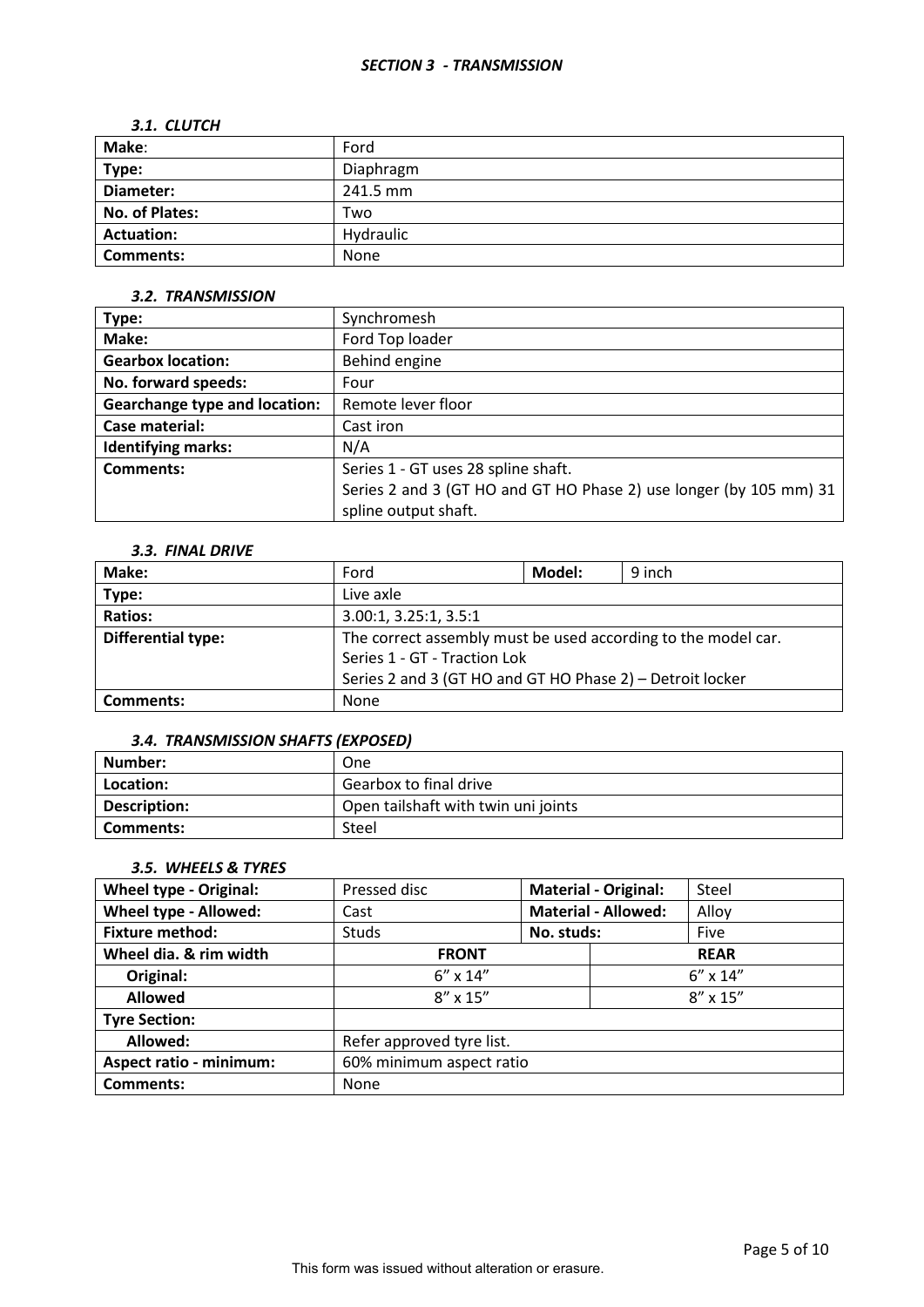### *SECTION 4 GENERAL*

### *4.1. FUEL SYSTEM*

| <b>Tank Location:</b> | Boot floor    | <b>Capacity:</b>         | Series 1 - GT - 73 litres                       |      |  |
|-----------------------|---------------|--------------------------|-------------------------------------------------|------|--|
|                       |               |                          | Series 2 - GT HO and GT HO Phase 2 - 164 litres |      |  |
| Fuel pump, type:      |               | Mechanical, left side of | Make:                                           | Ford |  |
|                       | engine block. |                          |                                                 |      |  |
| Comments:             | None          |                          |                                                 |      |  |

## *4.2. ELECTRICAL SYSTEM*

| Voltage:                 | $\sim$<br>∸∸           | <b>Alternator fitted:</b> | Alternator |
|--------------------------|------------------------|---------------------------|------------|
| <b>Battery Location:</b> | Engine compartment RHF |                           |            |
| Comments:                | None                   |                           |            |

#### *4.3. BODYWORK*

| Type:         | Sedan          | <b>Material:</b> | Steel |
|---------------|----------------|------------------|-------|
| No. of seats: | Five           | No. doors:       | Four  |
| Comments:     | See Appendix B |                  |       |

#### *4.4. DIMENSIONS*

| Track - Front: | 1510 mm | Rear:                  | 1487 mm |
|----------------|---------|------------------------|---------|
| Wheelbase:     | 2827 mm | <b>Overall length:</b> | 4690 mm |
| Dry weight:    | 1444 kg |                        |         |
| Comments:      | None    |                        |         |

## *4.5. SAFETY EQUIPMENT*

Refer applicable Group Regulations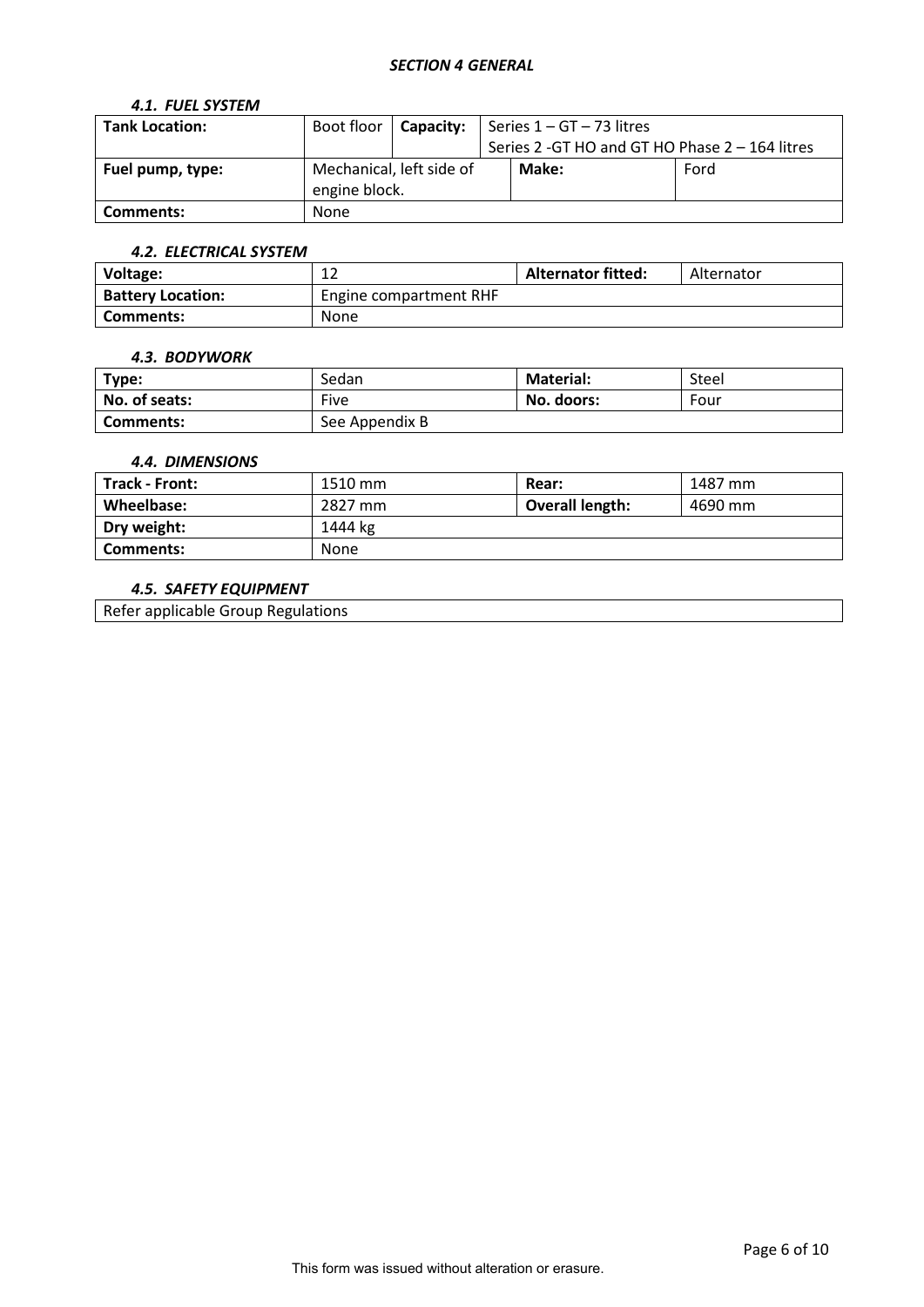## *Appendix A*

## *Suspension*

### *Front*

Ride height and spring rate may be changed by variation of coil springs; Change of sway bar diameter permitted; dampers free subject to original mountings being used and period technology limitation. Spring height adjustment permitted.

## *Rear*

Spring height adjustment permitted.

## *Engine*

# *Block – Series 1 - GT*

Ford replacement block for the Windsor engine, part number M-6010BOSS35195 is approved for use, in conjunction with MSD Soft Touch rev Limiter Part no 8728 with a 7500 RPM limit. The limiter will be subject to testing at race meetings, and will be located in an easily accessible position within the engine bay.

# *Block - Series 2 and 3 – (GT HO and GT HO Phase 2)*

ARROW Ford 351 Cleveland Small Block engine block is approved for use, in conjunction with MSD Soft Touch rev Limiter Part no 8728 with a 7500 RPM limit. The limiter will be subject to testing at race meetings, and will be located in an easily accessible position within the engine bay.

# *Cylinder Head – Series 1 - GT*

The World Products Windsor Senior cylinder head (200cc runner and 64cc chamber) may be used. The Dart "Iron Eagle 180" Cylinder head (part no 13310010) may be used.

Subject to the heads being in the manufactured state, save for refacing of the cylinder gasket face and matching of the inlet ports by not more that 12mm from the port face.

The World Products Windsor Senior cylinder head (200cc runner and 64cc chamber) may be used. The Dart "Iron Eagle 180" Cylinder head (part no 13310010) may be used.

Subject to the heads being in the manufactured state, save for refacing of the cylinder gasket face and matching of the inlet ports by not more that 12mm from the port face.

### Allowances

- 1. Surfacing of the head face is allowed to achieve required combustion chamber volume or restore the cylinder head from engine failure damage and/or overheating.
- 2. K Line .030" bronze valve guide inserts are allowed if required and to recondition to standard size from excessive wear.
- 3. Port match inlet and exhaust ports to manifold to a maximum of the allowed depth from the manifold face. Inlet and exhaust ports must be left completely untouched from under the valve seats to within allowed depth from the manifold face. Machining is allowed of the valve spring pad and valve guide outside diameter and length as well as pushrod holes. This will enable spring locators, valve springs, stem seals, valve spring installation height and pushrod clearance to be correctly set up and fitted.
- 4. Valve seat cutting/grinding is allowed, but the original valve sizes of inlet and exhaust must be retained. No machining is permitted under the valve seat.
- 5. No machining is permitted in the combustion chamber. Combustion chambers must be left completely untouched except for original machining by the manufacturer. i.e. No machining, no hard or soft wire brushing, no coarse or fine grinding either by hand, machine or highspeed grinder etc, no shot peening, no sand blasting, no glass bead blasting, no water blasting, no hand scraping, no filing, no emery wheels or stones, no acid etching, no chiselling, no hammering or pneumatic peening, no flexi honing, no spark eroding, no removal of any metal by milling machine.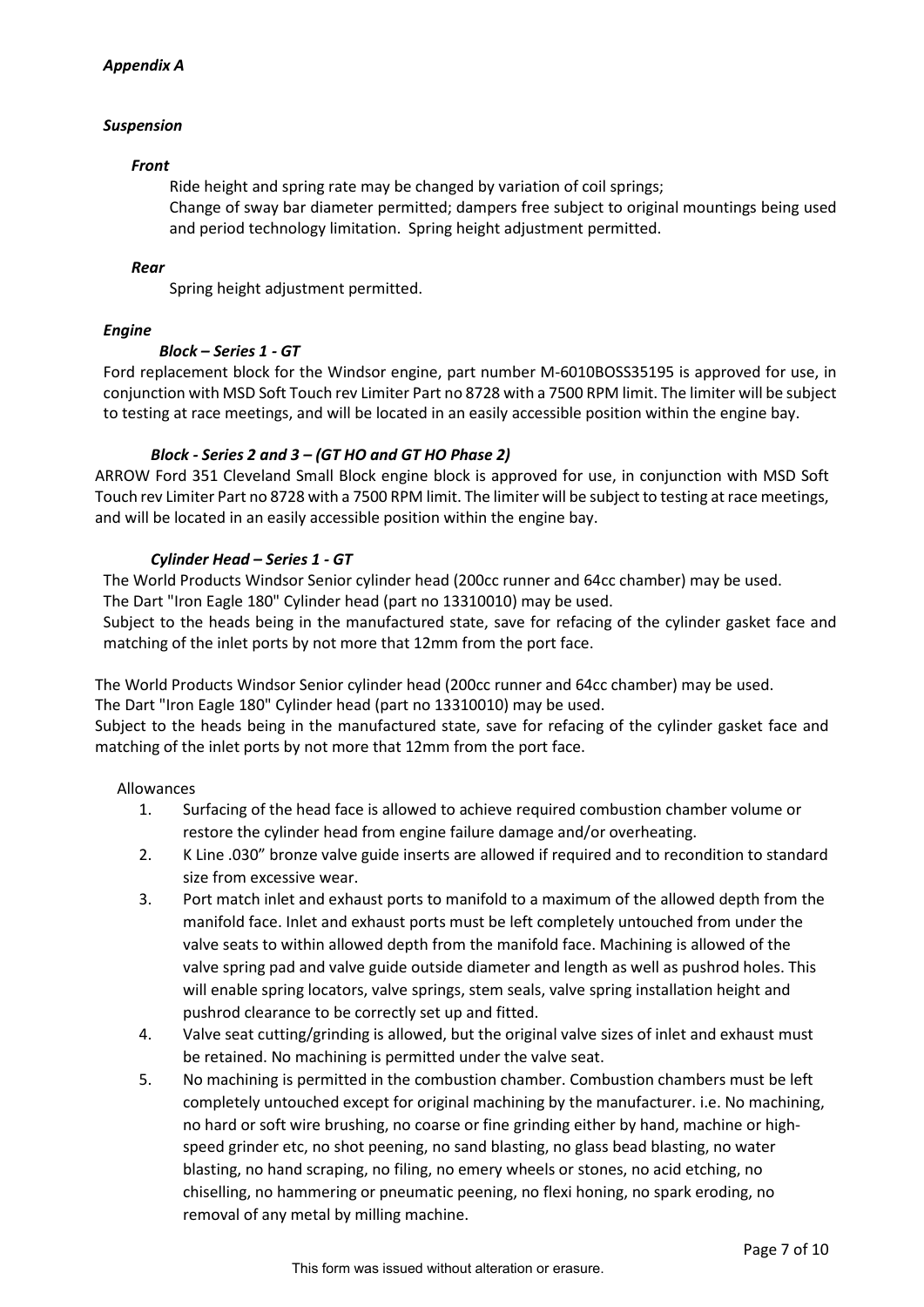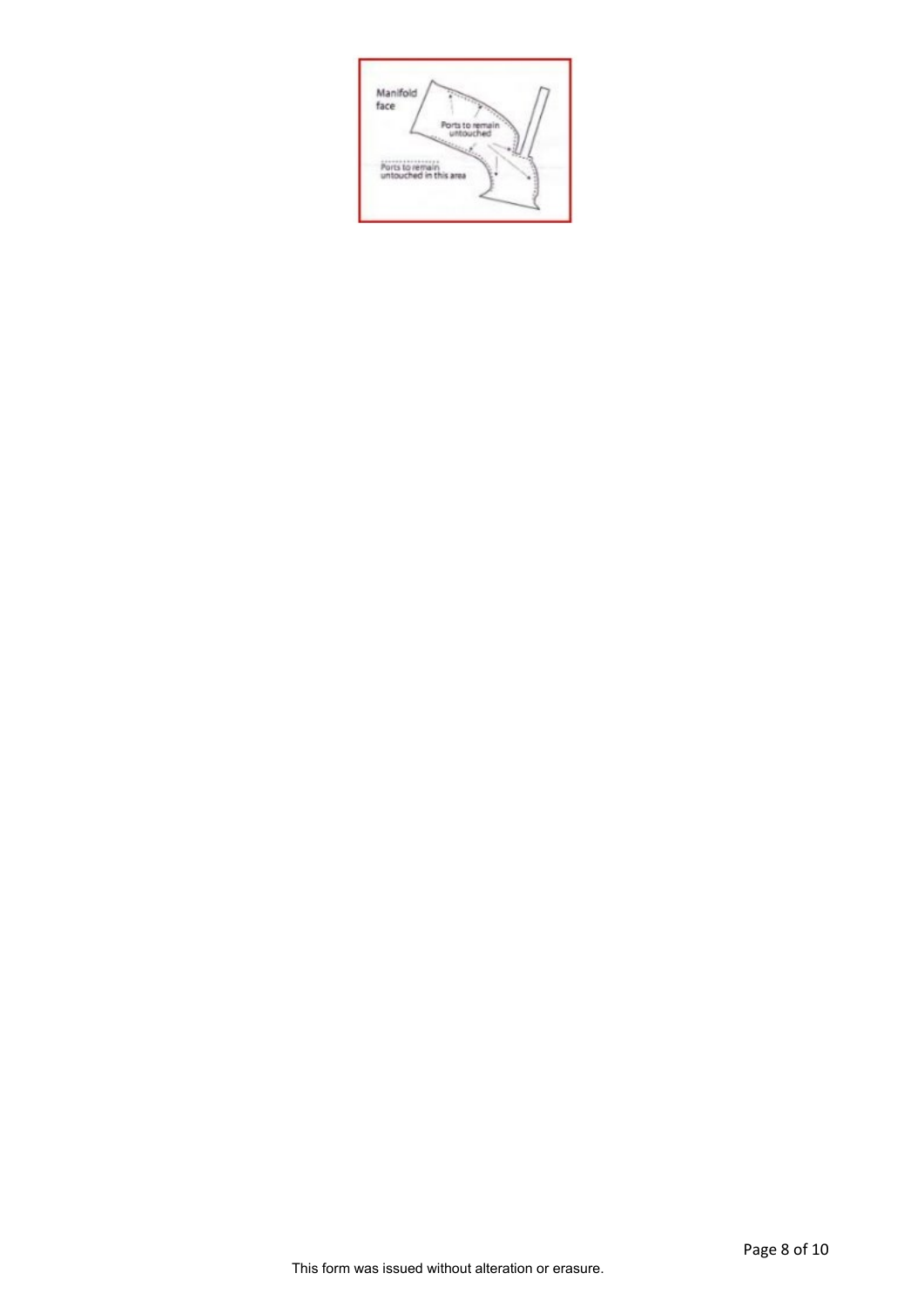### **Sealing procedure for engines with substitute heads**

- 1. Engine to be assemble to short motor without sump.
- 2. Heads to be assembled ready to be fitted to engine.
- 3. 2 sump bolts/studs to be drilled. 2 top timing case bolts/studs to be drilled.
- 4. The sealer will pick two valves from one cylinder of either head to be removed to check that under the valve head and the ports are unmodified and that the valve heads are of the correct diameter for the inlet, and exhaust.
- 5. Check the inlet and exhaust ports are unmodified except for the allowance allowed, from the manifold faces, into the port for manifold alignment.
- 6. Combustion chambers are to be as per above.
- 7. Measure bore and stroke.
- 8. Note whether 2 bolt or 4 bolt block.
- 9. Fit sump and fit seal. Seal timing case.
- 10. Fit heads and drill holes in appropriate positions in the corners of the block and heads to enable wire and seals to be fitted.
- 11. Seal heads to block. Note seal numbers. Competitor gets a signed sealers document.

Note: If the heads are removed, they must be re-sealed following the above points 4, 5, 10 and 11.